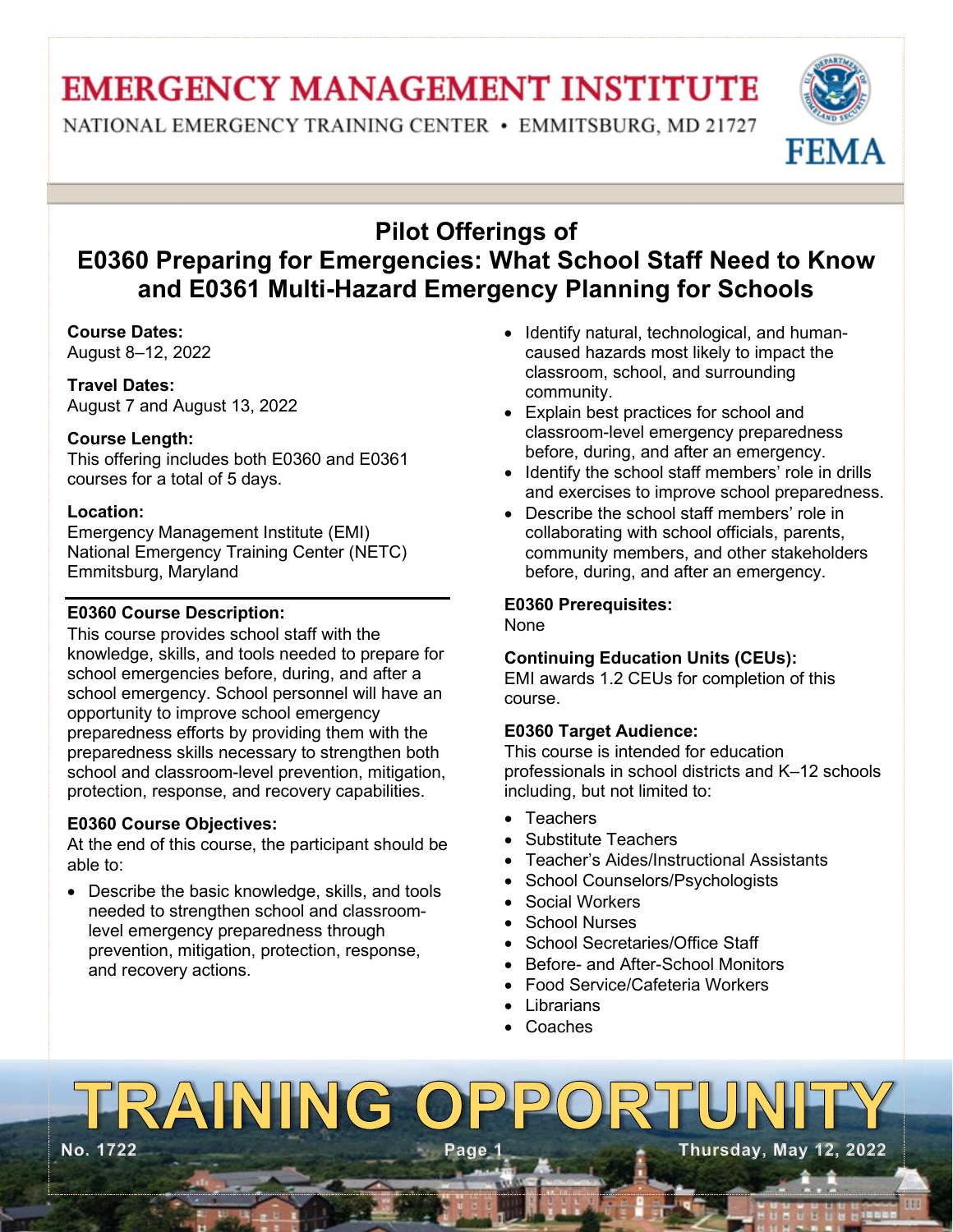- Media Center/Information Technology **Technicians**
- Custodial Staff
- Individuals on the school Emergency Management Team

#### **E0361 Course Description:**

This course provides school teams with the knowledge, skills, and tools needed to develop, review, enhance, and sustain an all-hazards/ threats Emergency Operations Plan (EOP). In every unit, emphasis is placed on working with the whole community—including parents/guardians and outside agencies such as law enforcement, fire, and emergency management—on planning for and mitigating all threats and hazards, including active shooter/mass casualty incidents. Through this course, participants will learn how to leverage existing relationships and build new working relationships with community-based protection, response, and recovery organizations to help their schools better plan for, protect against, mitigate, respond to, and recover from emergencies.

#### **E0361 Course Objectives:**

At the end of this course, the participant should be able to:

- Leverage working relationships with community organizations for planning.
- Conduct assessments to identify threats, hazards, and vulnerabilities.
- Develop or refine your school EOP.
- Develop response and recovery protocols.
- Conduct effective training and exercises.
- Develop an action plan for sustaining your school EOP.
- Implement techniques to support the EOP.

#### **E0361 Prerequisites:**

Required:

- [IS-362.A:](https://training.fema.gov/is/courseoverview.aspx?code=IS-362.a) Multi-Hazard Emergency Planning for Schools (https://training.fema.gov/is/ courseoverview.aspx?code=IS-362.a).
- [IS-100.C:](https://training.fema.gov/is/courseoverview.aspx?code=IS-100.c) Introduction to the Incident Command System, ICS 100 (https://training. fema.gov/is/courseoverview.aspx?code=IS-100.c).
- [IS-700.B:](https://training.fema.gov/is/courseoverview.aspx?code=IS-700.b) An Introduction to the National Incident Management System (https://training.fema.gov/is/courseoverview. aspx?code=IS-700.b).
- E0360: Preparing for Emergencies: What School Staff Need to Know – required for this offering.

#### **Continuing Education Units (CEUs):**

EMI awards 2.1 CEUs for completion of this course.

#### **E0361 Target Audience:**

This course is intended for school Emergency Management Teams. Teams may consist of school staff including, but not limited to:

- Superintendents/Assistant Superintendents
- Risk Managers
- School Board members
- Principals/Assistant Principals
- Public Information Officers
- School Security Officials
- School Safety Coordinators/School Safety Team members
- Instructional Staff members
- Information Technology officials
- Facility Managers/Building Engineers
- Transportation Coordinators
- Food Service Coordinators
- School Nurses/Psychologists
- School Counselors

As well as community partners including, but not limited to:

- Local Police Officers
- Local Fire officials
- Local Emergency Managers
- Local Emergency Medical Services officials
- Public Health officials

#### **To Apply:**

For information on how to apply for EMI courses, click this link: [NETC Online Admissions Application](https://training.fema.gov/netc_online_admissions/) (https://training.fema.gov/netc\_online\_admissions). **IMPORTANT: Please ensure that you apply for both E0360 and E0361. You must attend both pilot offerings.**

# TRAINING OPPOR